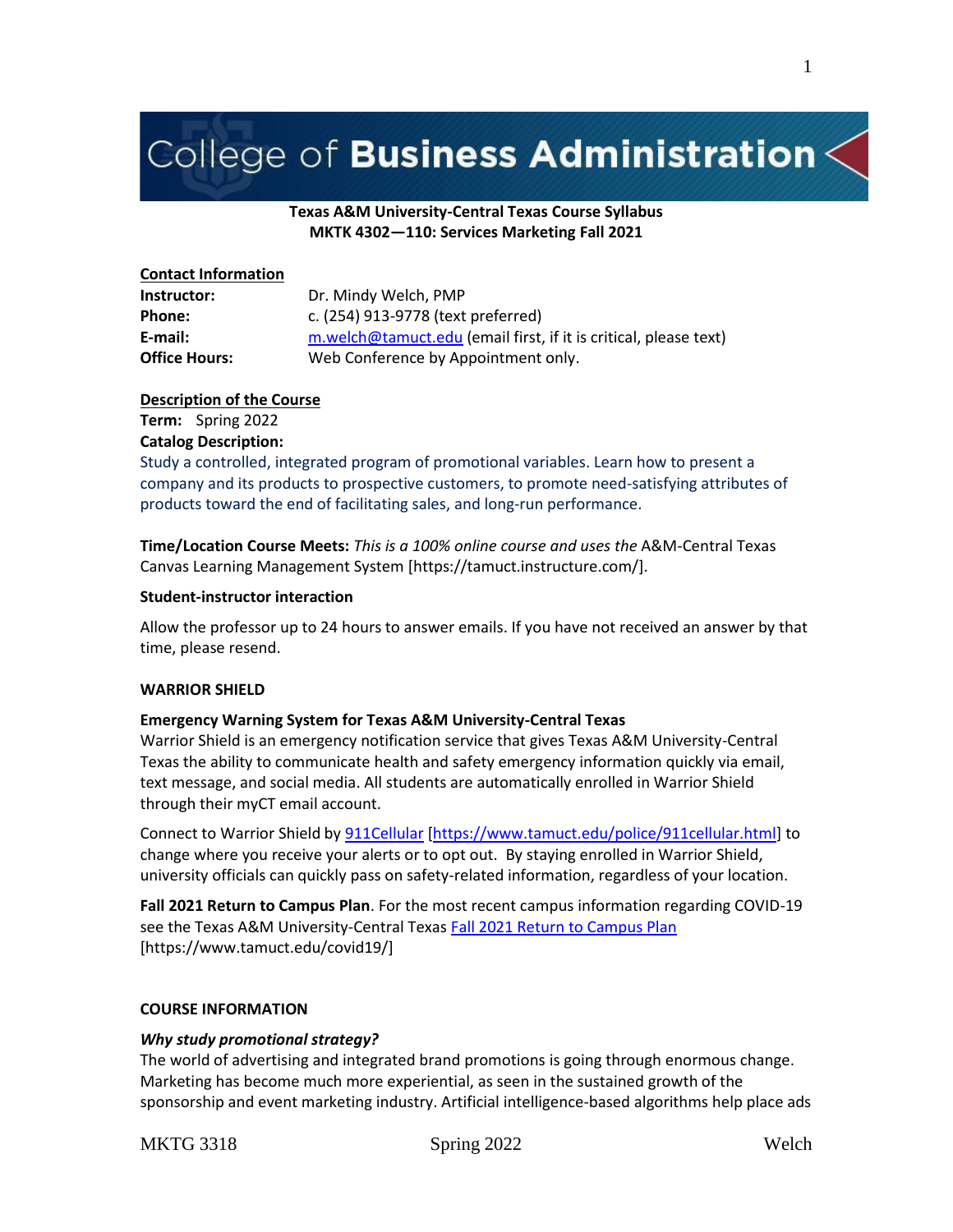via behavioral targeting and retarget consumers with ads they have clicked on in the past. In short, consumer preferences and new technologies are reshaping the communication environment and the future of advertising.

This course will build and expand on basic marketing principles (from MKTG 3301 and other courses) to adapt and apply those principles to understand the role of promotional strategy in business.

## **Course Objectives:**

By the end of this course you should be able to:

- Explain the purpose of advertising agencies and the role they have in the corporate environment.
- Describe the characteristics, functions, and responsibilities of different jobs that are employed within an advertising agency.
- Explain the ethical considerations of utilizing effective advertising and promotional tactics.
- Assemble and analyze advertising and promotional campaigns on a small scale for classroom purposes
- Determine the effectiveness of advertising and promotional elements in the business world, to generate a return on investment.

#### **Textbook**:

O'Guinn, Allen, Scheinbaum, Semenik, *Advertising and Integrated Brand Promotion,* 8th Edition

Students can purchase or rent the print text or digital text at their chosen retail or online store. The textbook must be purchased and received within the first week of class.

# **Assignments and Grading:**

Assignments should include everything listed below. Course Requirements follow, along with how each assignment is used and weighted to determine a grade.

| <b>Total</b>                             | 100% / 1000 |
|------------------------------------------|-------------|
| Final Exam (comprehensive)               | 10% / 100   |
| Application Assignments (3)              | 22.5% / 225 |
| Quizzes                                  | 30%/300     |
| <b>Discussion Question/Participation</b> | 37.5% / 375 |

# **Discussion Question and Participation**

Each week, you will have a discussion question that pertains to the content of the week. The initial post, which is 150-200 words and also needs citations. The initial post is due on Thursday each week. After the initial post, you will need to comment to one other classmate. After that, you will need to come back at the end of the week on Friday – Sunday and read other students' responses. Then you will title a post "Reflection" and reflect on what you feel has been your biggest takeaway from the week's learnings.

#### **Quizzes**

In each chapter, there will be a quiz of 10 questions that are randomly drawn from a quiz bank.

```
MKTG 3318 Spring 2022 Welch
```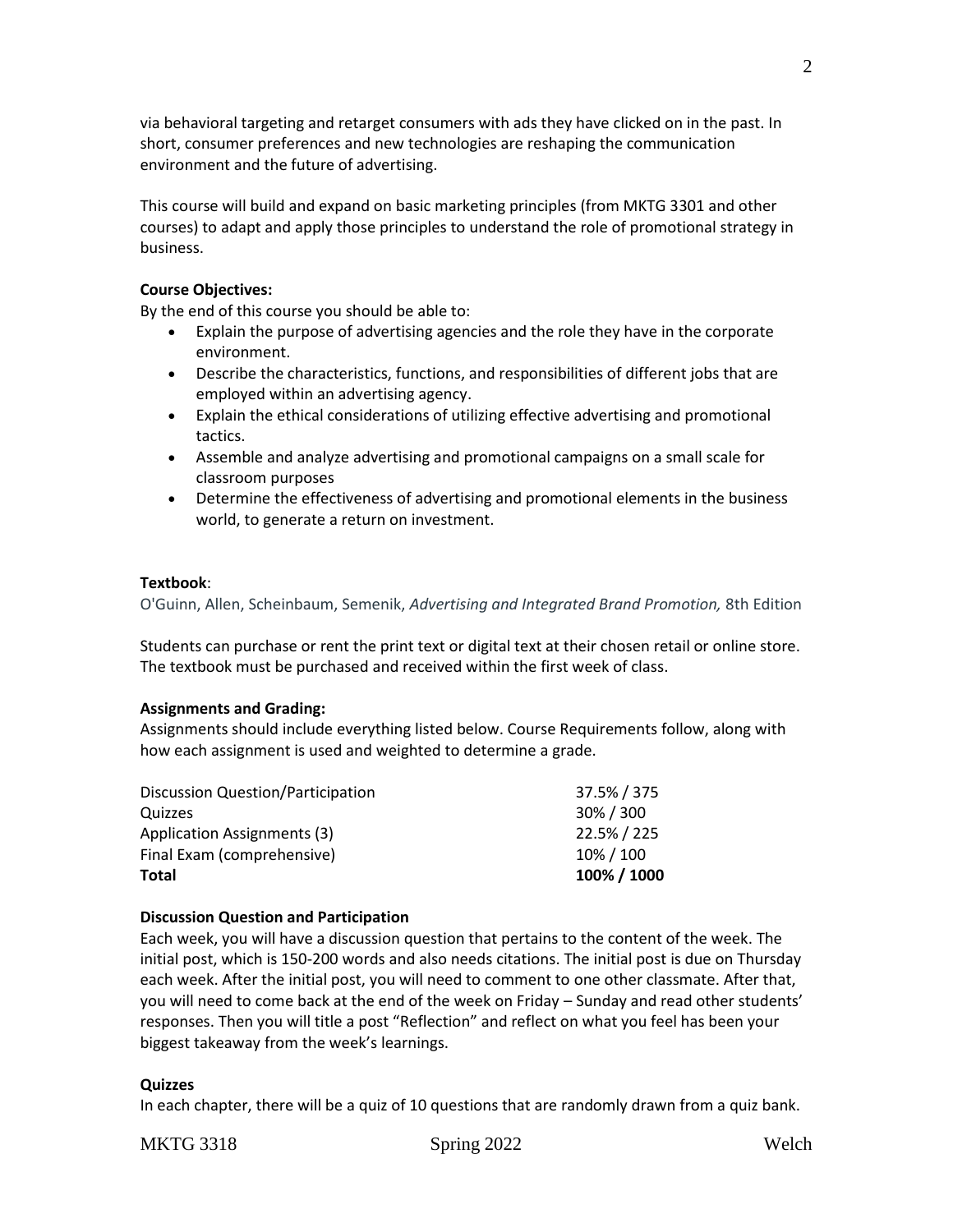You will have two chances to take the quiz, which will be timed. This is to reinforce the week's learnings and readings. This is due every Sunday. In the last three weeks, there are two chapters per week, there will be 5 questions randomly drawn from each chapter for one quiz.

#### **Application Assignments**

Throughout the semester, there will be several application assignments for 25-50 points each. Those are described below. Every submission must include references formatted in APA, as well as proper citations in-text and in the references section. Each assignment is subject to being put into plagiarism detection software. For each of these assignments, please review the instructions posted, as well as reviewing the rubric.

#### *Virtual Field Trip (25 points)*

You will assess an ad agency through a provided list. You will see the structure, the work that they do, and create a presentation based on your findings. A rubric will be provided.

#### *Radio Commercial (25 points)*

You are going to select one of the laws for advertising that are discussed in our text. You will create a 30-second commercial illustrating the importance of this law. A rubric will be provided.

#### *Print ad (25 points)*

You are going to create a print ad to market a product to an animal that humans normally use. You will be given the option of using Canva or PowerPoint to create your ad. Think of it being like sharks that use Crest White Strips. You are going to use one of the appeals from your text for your ad. A rubric will be provided.

#### *Compare and Contrast Target Audience (25 points)*

You are going to select one product and find two different advertisements targeting two different populations. You will do a presentation over both advertisements and state why they are targeting two populations, who they are, and how these ads speak to the individual audiences. A rubric will be provided.

#### *Assess a Media Kit (25 points)*

By locating a variety of media kits, you are going to compare the information that is included in the media kit to make sure that this financially makes sense to advertise on this platform. Selected media kids and a rubric will be provided.

#### *Creative Pitch (50 points)*

You are going to present and pitch a creative campaign for an organization. There will be one central messaging strategy and you will explain how that will be applied to various promotional applications. A rubric will be provided.

#### *Media Planning (25 points)*

You are going to create a media plan using a template and Excel. You will select the media that you think will reach your targeted audience and give a rationale as to the budget you are proposing. A rubric will be provided.

#### *Storyboard (25 points)*

You are going to create a commercial storyboard for a prompt using a web-based application. A

MKTG 3318 Spring 2022 Welch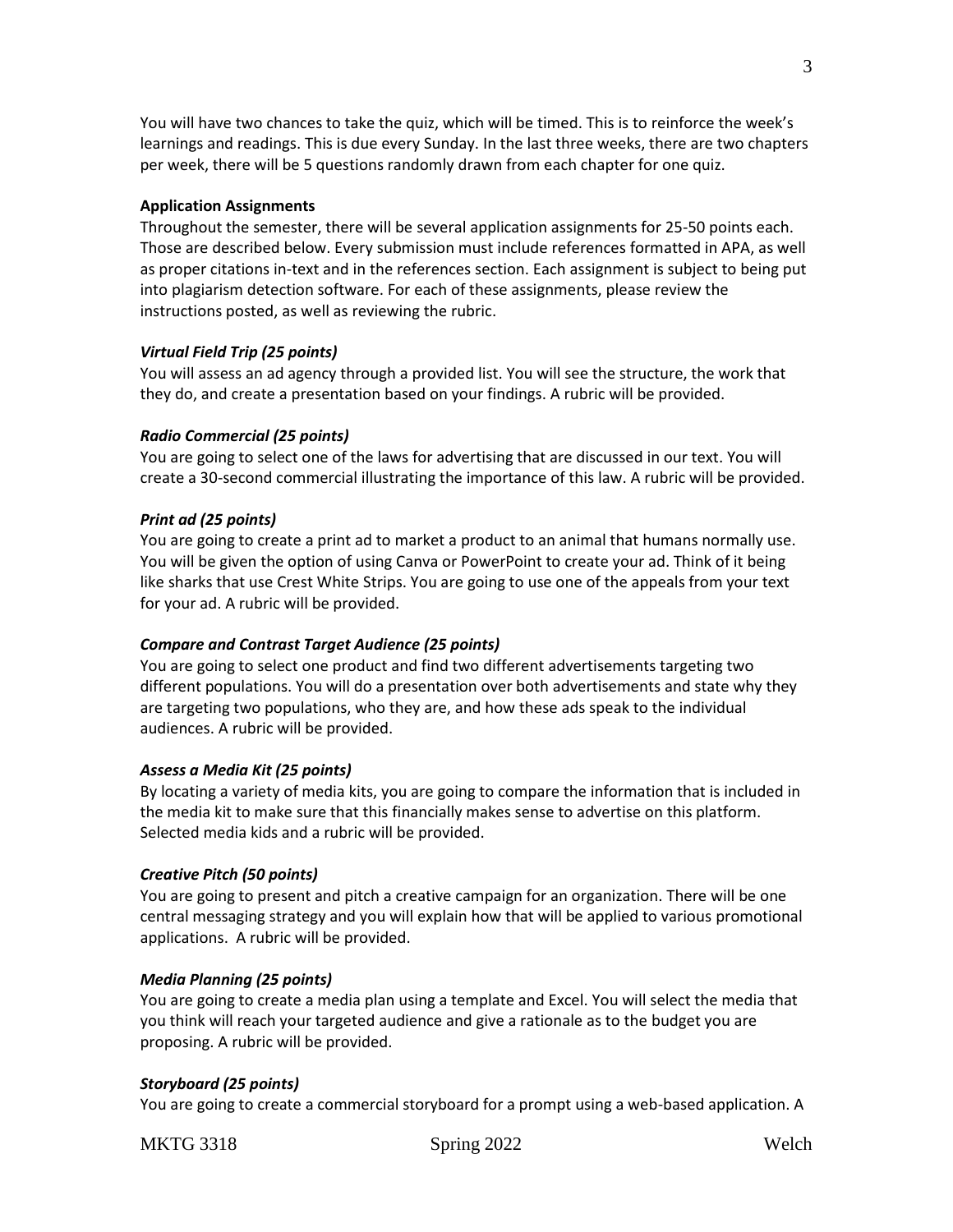product will be provided to you, and you will create the storyboard according to the creative brief. A rubric will be provided.

#### **Final Exam**

There will be a timed final exam in Canvas on Monday, the last week of the course. This will be cumulative and will be 100 questions, at 1 point each. These questions will come from the banks previously used in the course.

#### **Posting of Grades**

Grades will be posted generally within 72 hours of the due date. If there is a delay, you will be notified via "Announcements".

#### **Grading Policies**

Late work is generally not accepted. However, if you contact the instructor with questions regarding late work, this might be taken into consideration. Understand that deductions may occur depending on the instructor's discretions, up to a refusal to accept the work.

#### **COURSE OUTLINE AND CALENDAR**

#### **Complete Course Calendar**

The schedule of course activities are included in a calendar below. **The topics and dates are tentative and subject to possible revision/change, should the need arise.**

| <b>TENTATIVE Class</b><br><b>Schedule</b> | <b>Readings and Assignments</b> |
|-------------------------------------------|---------------------------------|
| Week of:                                  |                                 |
| January 18                                | Chapter 1                       |
|                                           | Discussion - Chapter 1          |
|                                           | Quiz - Chapter 1                |
|                                           | <b>Virtual Field Trip</b>       |
| January 24                                | Chapter 2                       |
|                                           | Discussion - Chapter 2          |
|                                           | Quiz - Chapter 2                |
| January 31                                | Chapter 3                       |
|                                           | Discussion - Chapter 3          |
|                                           | Quiz - Chapter 3                |
| <b>February 7</b>                         | Chapter 4                       |
|                                           | Discussion - Chapter 4          |
|                                           | Quiz - Chapter 4                |
|                                           | <b>Radio Commercial</b>         |
| February 14                               | Chapter 5                       |
|                                           | Discussion - Chapter 5          |
|                                           | Quiz - Chapter 5                |
|                                           | Print ad                        |
| <b>February 21</b>                        | Chapter 6                       |
|                                           | Discussion - Chapter 6          |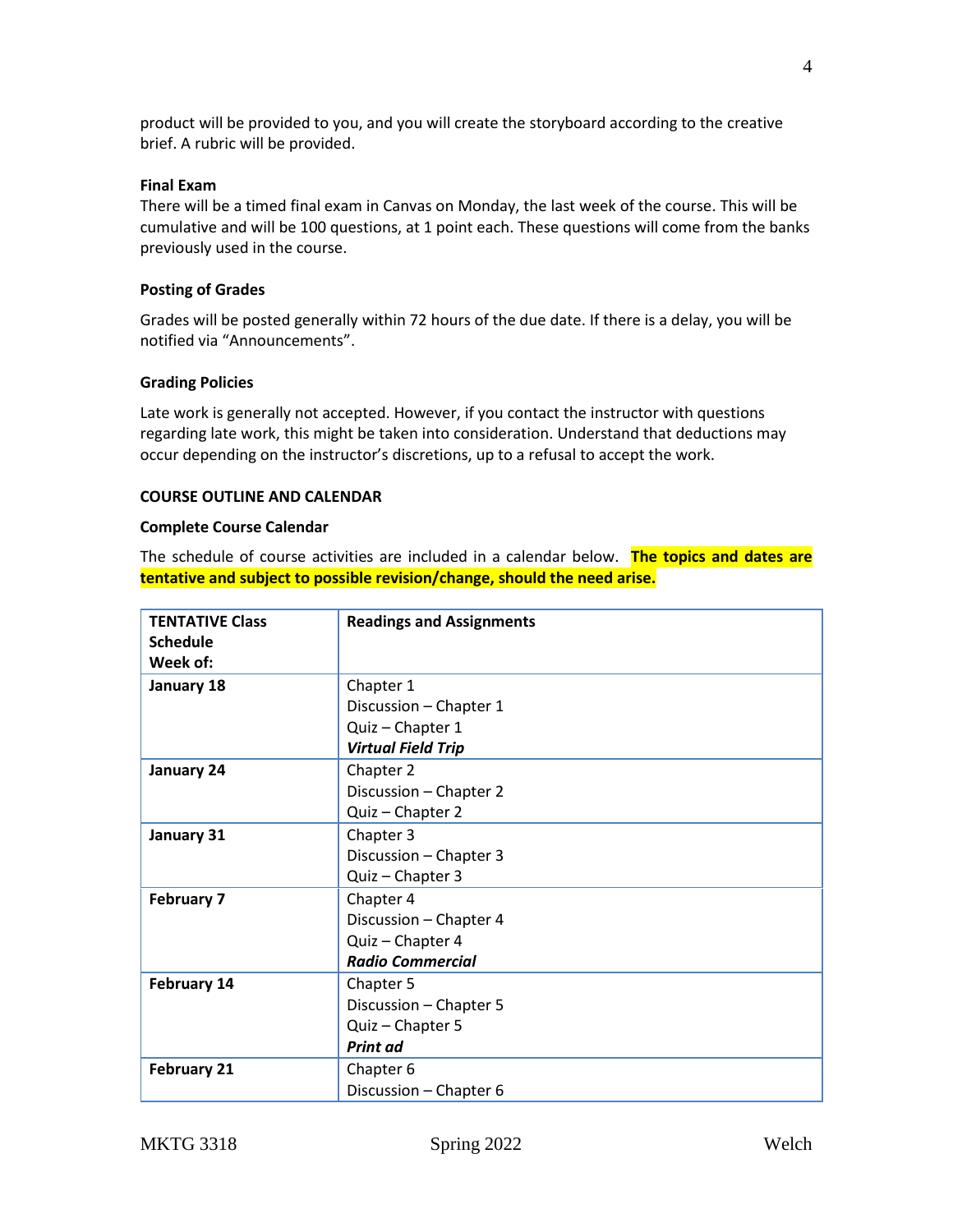|                         | Quiz - Chapter 6                            |
|-------------------------|---------------------------------------------|
|                         | <b>Compare and Contrast Target Audience</b> |
| <b>February 28</b>      | Chapter 7                                   |
|                         | Discussion - Chapter 7                      |
|                         | Quiz - Chapter 7                            |
| March 7                 | Chapter 8                                   |
|                         | Discussion - Chapter 8                      |
|                         | Quiz - Chapter 8                            |
|                         | <b>Media kit</b>                            |
| <b>March 14-18</b>      | <b>Spring Break</b>                         |
| March 21                | Chapter 9                                   |
|                         | Discussion - Chapter 9                      |
|                         | Quiz - Chapter 9                            |
| March 28                | Chapter 10                                  |
|                         | Discussion - Chapter 10                     |
|                         | Quiz - Chapter 10                           |
|                         | <b>Creative Pitch</b>                       |
| April 4                 | Chapter 11                                  |
|                         | Discussion - Chapter 11                     |
|                         | Quiz - Chapter 11                           |
| April 11                | Chapter 12                                  |
|                         | Discussion - Chapter 12                     |
|                         | Quiz - Chapter 12                           |
| April 18                | Chapter 13 & 14                             |
|                         | Discussion - Chapter 13                     |
|                         | Quiz - Chapter 13                           |
|                         | <b>Media Planning</b>                       |
| April 25                | Chapter 15 & 16                             |
|                         | Discussion - Chapter 14                     |
|                         | Quiz - Chapter 14                           |
|                         | <b>Storyboard</b>                           |
| May 2                   | Chapters 17 & 18                            |
|                         | Discussion - Chapters 15 & 16               |
|                         | Quiz - Chapters 15 & 16                     |
| May 9 (course ending on | <b>Final Exam Week</b>                      |
| Friday)                 | Posted online and comprehensive             |

# **UNIVERSITY RESOURCES, PROCEDURES, AND GUIDELINES**

# **Important University Dates**

*https://www.tamuct.edu/registrar/academic-calendar.html*

# **TECHNOLOGY REQUIREMENTS AND SUPPORT**

**Technology Requirements**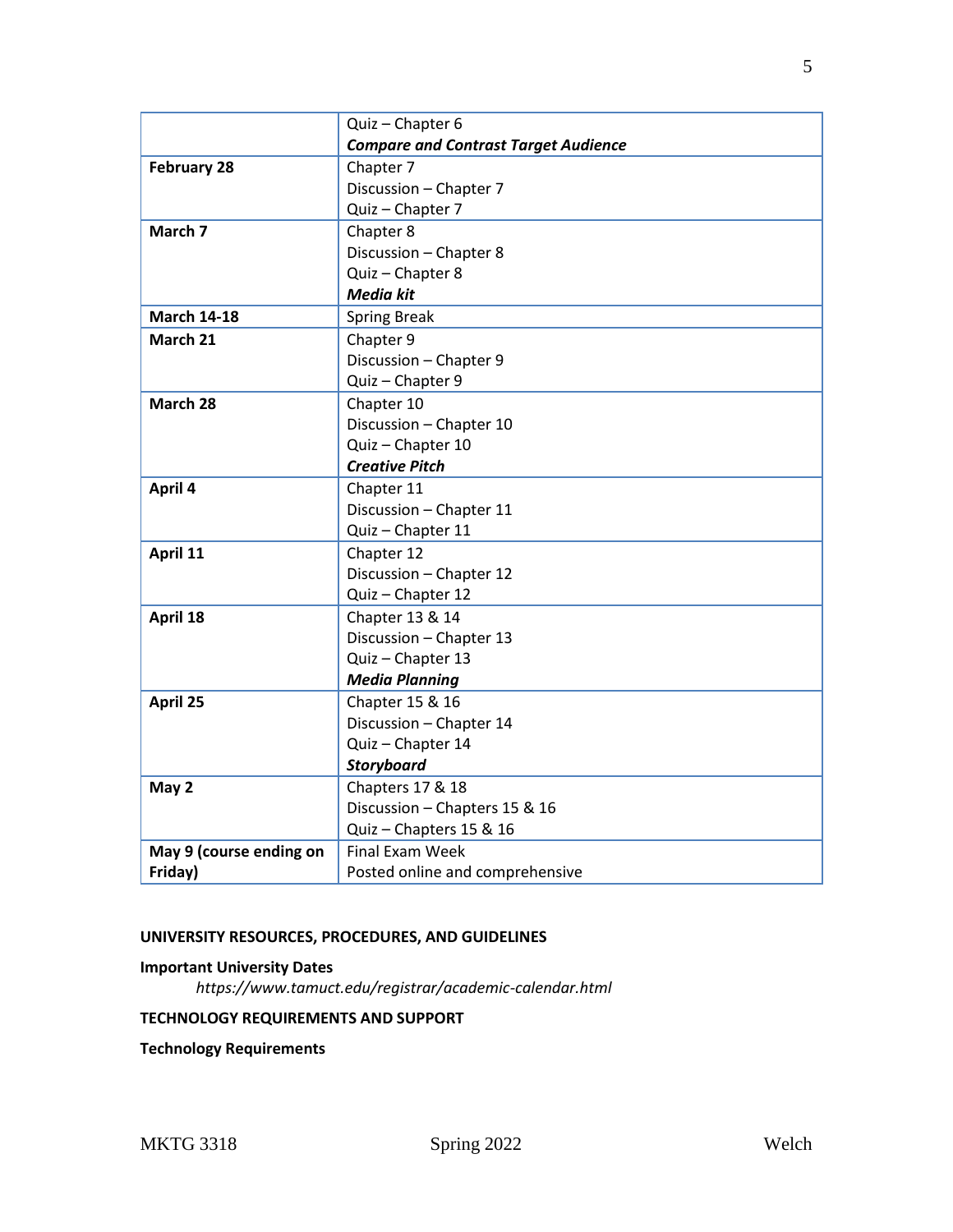This course will use the A&M-Central Texas Instructure Canvas learning management system. We strongly recommend the latest versions of Chrome or Firefox browsers. Canvas no longer supports any version of Internet Explorer.

Logon to A&M-Central Texas Canvas [https://tamuct.instructure.com/] or access Canvas through the TAMUCT Online link in myCT [https://tamuct.onecampus.com/]. You will log in through our Microsoft portal.

Username: Your MyCT email address. Password: Your MyCT password

# **Canvas Support**

Use the Canvas Help link, located at the bottom of the left-hand menu, for issues with Canvas. You can select "Chat with Canvas Support," submit a support request through "Report a Problem," or call the Canvas support line: 1-844-757-0953.

For issues related to course content and requirements, contact your instructor.

# **Online Proctored Testing**

A&M-Central Texas uses Proctorio for online identity verification and proctored testing. This service is provided at no direct cost to students. If the course requires identity verification or proctored testing, the technology requirements are: Any computer meeting the minimum computing requirements, plus web camera, speaker, and microphone (or headset). Proctorio also requires the Chrome web browser with their custom plug in.

# **Other Technology Support**

For log-in problems, students should contact Help Desk Central

24 hours a day, 7 days a week

Email: [helpdesk@tamu.edu](mailto:helpdesk@tamu.edu) Phone: (254) 519-5466 [Web Chat:](http://hdc.tamu.edu/) [http://hdc.tamu.edu] *Please let the support technician know you are an A&M-Central Texas student.*

# **Drop Policy**

If you discover that you need to drop this class, you must complete the [Drop Request](https://dynamicforms.ngwebsolutions.com/casAuthentication.ashx?InstID=eaed95b9-f2be-45f3-a37d-46928168bc10&targetUrl=https%3A%2F%2Fdynamicforms.ngwebsolutions.com%2FSubmit%2FForm%2FStart%2F53b8369e-0502-4f36-be43-f02a4202f612) Dynamic Form through Warrior Web.

[https://dynamicforms.ngwebsolutions.com/casAuthentication.ashx?InstID=eaed95b9-f2be-45f3-a37d-

46928168bc10&targetUrl=https%3A%2F%2Fdynamicforms.ngwebsolutions.com%2FSubmit%2F Form%2FStart%2F53b8369e-0502-4f36-be43-f02a4202f612].

Faculty cannot drop students; this is always the responsibility of the student. The Registrar's Office will provide a deadline on the Academic Calendar for which the form must be completed. Once you submit the completed form to the Registrar's Office, you must go into Warrior Web and confirm that you are no longer enrolled. If you still show as enrolled, FOLLOW-UP with the Registrar's Office immediately. You are to attend class until the procedure is complete to avoid penalty for absence. Should you miss the drop deadline or fail to follow the procedure, you will receive an F in the course, which may affect your financial aid and/or VA educational benefits.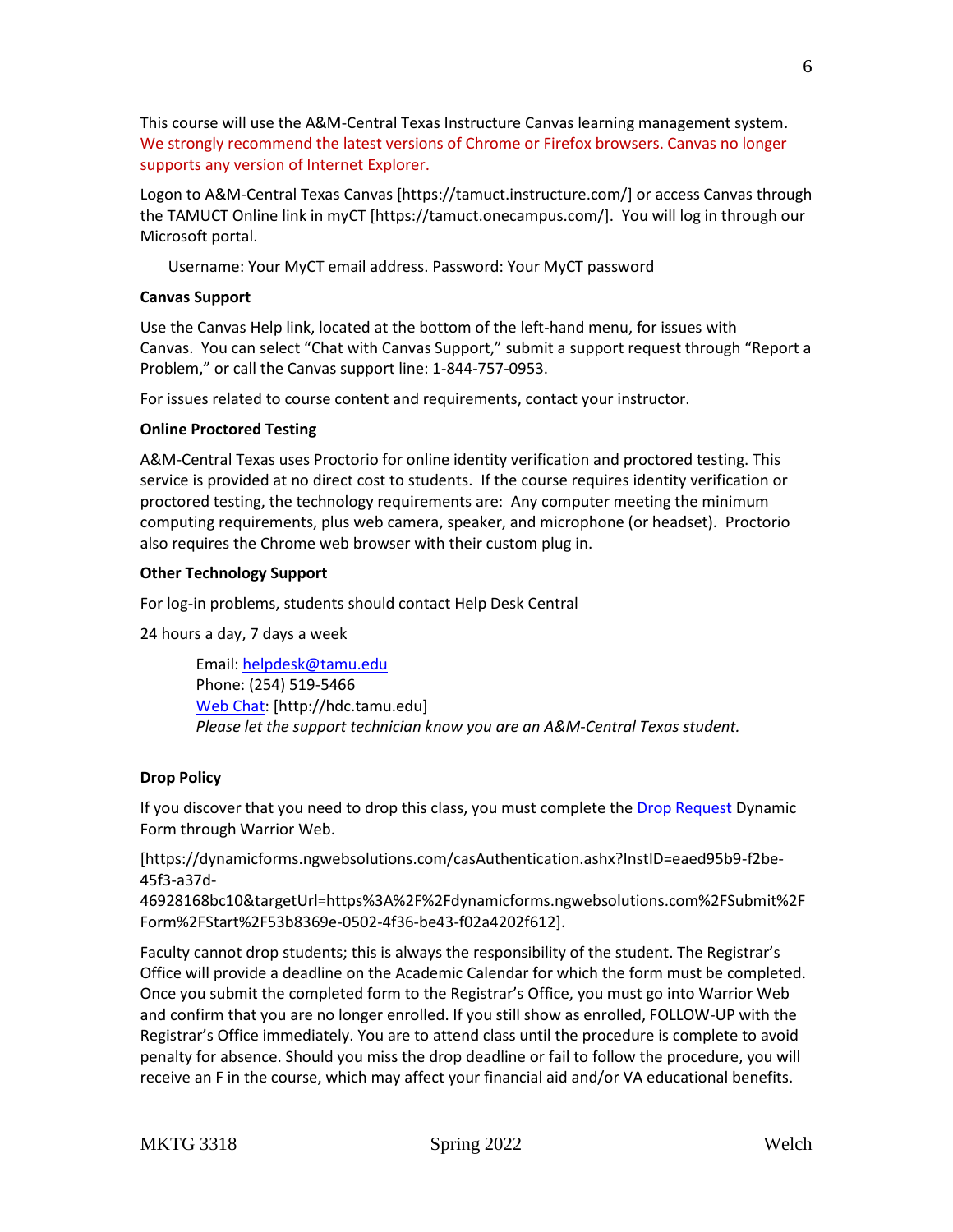#### **Academic Integrity**

Texas A&M University -Central Texas values the integrity of the academic enterprise and strives for the highest standards of academic conduct. A&M-Central Texas expects its students, faculty, and staff to support the adherence to high standards of personal and scholarly conduct to preserve the honor and integrity of the creative community. Academic integrity is defined as a commitment to honesty, trust, fairness, respect, and responsibility. Any deviation by students from this expectation may result in a failing grade for the assignment and potentially a failing grade for the course. Academic misconduct is any act that improperly affects a true and honest evaluation of a student's academic performance and includes, but is not limited to, working with others in an unauthorized manner, cheating on an examination or other academic work, plagiarism and improper citation of sources, using another student's work, collusion, and the abuse of resource materials. All academic misconduct concerns will be referred to the university's Office of Student Conduct. Ignorance of the university's standards and expectations is never an excuse to act with a lack of integrity. When in doubt on collaboration, citation, or any issue, please contact your instructor before taking a course of action.

#### For mor[e information regarding the Student Conduct process,](https://www.tamuct.edu/student-affairs/student-conduct.html)

[https://www.tamuct.edu/student-affairs/student-conduct.html]. If you know of potential honor violations by other students, you may [submit a report,](https://cm.maxient.com/reportingform.php?TAMUCentralTexas&layout_id=0) [https://cm.maxient.com/reportingform.php?TAMUCentralTexas&layout\_id=0].

#### **Academic Accommodations**

At Texas A&M University-Central Texas, we value an inclusive learning environment where every student has an equal chance to succeed and has the right to a barrier-free education. The Office of Access and Inclusion is responsible for ensuring that students with a disability receive equal access to the university's programs, services and activities. If you believe you have a disability requiring reasonable accommodations please contact the Office of Access and Inclusion, WH-212; or call (254) 501-5836. Any information you provide is private and confidential and will be treated as such.

For more information please visit our [Access & Inclusion](https://tamuct.instructure.com/courses/717) Canvas page (log-in required) [https://tamuct.instructure.com/courses/717]

#### **Important information for Pregnant and/or Parenting Students**

Texas A&M University-Central Texas supports students who are pregnant and/or parenting. In accordance with requirements of Title IX and related guidance from US Department of Education's Office of Civil Rights, the Dean of Student Affairs' Office can assist students who are pregnant and/or parenting in seeking accommodations related to pregnancy and/or parenting. Students should seek out assistance as early in the pregnancy as possible. For more information, please visit [Student Affairs](https://www.tamuct.edu/student-affairs/index.html) [https://www.tamuct.edu/student-affairs/index.html]. Students may also contact the institution's Title IX Coordinator. If you would like to read more about these [requirements and guidelines](http://www2.ed.gov/about/offices/list/ocr/docs/pregnancy.pdf) online, please visit the website [http://www2.ed.gov/about/offices/list/ocr/docs/pregnancy.pdf].

Title IX of the Education Amendments Act of 1972 prohibits discrimination on the basis of sex and gender–including pregnancy, parenting, and all related conditions. A&M-Central Texas is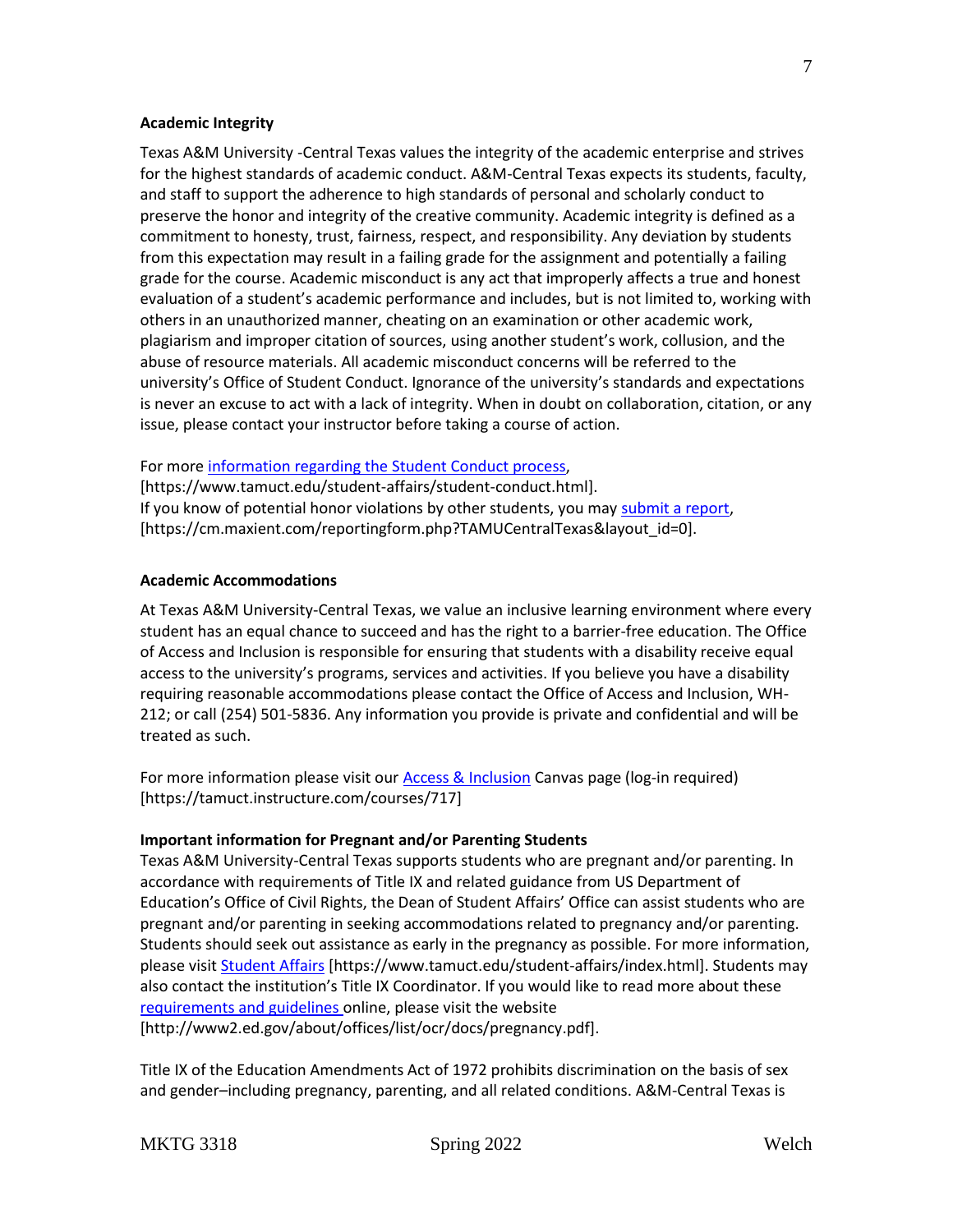able to provide flexible and individualized reasonable accommodation to pregnant and parenting students. All pregnant and parenting students should contact the Associate Dean in the Division of Student Affairs at (254) 501-5909 to seek out assistance. Students may also contact the University's Title IX Coordinator.

## **Tutoring**

Tutoring is available to all A&M-Central Texas students, on a remote online basis. Visit the Academic Support Community in Canvas to view schedules and contact information. Subjects tutored on campus include Accounting, Advanced Math, Biology, Finance, Statistics, Mathematics, and Study Skills. Tutors will return at the Tutoring Center in Warrior Hall, Suite 111 in the Fall 2020. Student success coaching is available online upon request.

If you have a question regarding tutor schedules, need to schedule a tutoring session, are interested in becoming a tutor, success coaching, or have any other question, contact Academic Support Programs at (254) 501-5836, visit the Office of Student Success at 212F Warrior Hall, or by emailing studentsuccess@tamuct.edu .

Chat live with a tutor 24/7 for almost any subject from on your computer! Tutor.com is an online tutoring platform that enables A&M-Central Texas students to log in and receive online tutoring support at no additional cost. This tool provides tutoring in over 40 subject areas except writing support. Access Tutor.com through Canvas.

# **University Writing Center**

The University Writing Center (UWC) at Texas A&M University–Central Texas (TAMUCT) is a free service open to all TAMUCT students. For the Fall 2020 semester, all services will be online as a result of the COVID-19 pandemic. The hours of operation are from 10:00 a.m.-5:00 p.m. Monday thru Thursday with satellite hours online Monday thru Thursday from 6:00-9:00 p.m. The UWC is also offering hours from 12:00-3:00 p.m. on Saturdays.

Tutors are prepared to help writers of all levels and abilities at any stage of the writing process. By providing a practice audience for students' ideas and writing, our tutors highlight the ways in which they read and interpret students' texts, offering guidance and support throughout the various stages of the writing process. While tutors will not write, edit, or grade papers, they will assist students in developing more effective composing practices. Whether you need help brainstorming ideas, organizing an essay, proofreading, understanding proper citation practices, or just want a quiet place to work, the UWC is here to help!

Students may arrange a one-to-one session with a trained and experienced writing tutor by making an appointment vi[a WCOnline](https://tamuct.mywconline.com/) [https://tamuct.mywconline.com/]. In addition, you can email Dr. Bruce Bowles Jr. a[t bruce.bowles@tamuct.edu](mailto:bruce.bowles@tamuct.edu) if you have any questions about the UWC and/or need any assistance with scheduling.

#### **University Library**

The University Library provides many services in support of research across campus and at a distance. We offer over 200 electronic databases containing approximately 250,000 eBooks and 82,000 journals, in addition to the 85,000 items in our print collection, which can be mailed to

# MKTG 3318 Spring 2022 Welch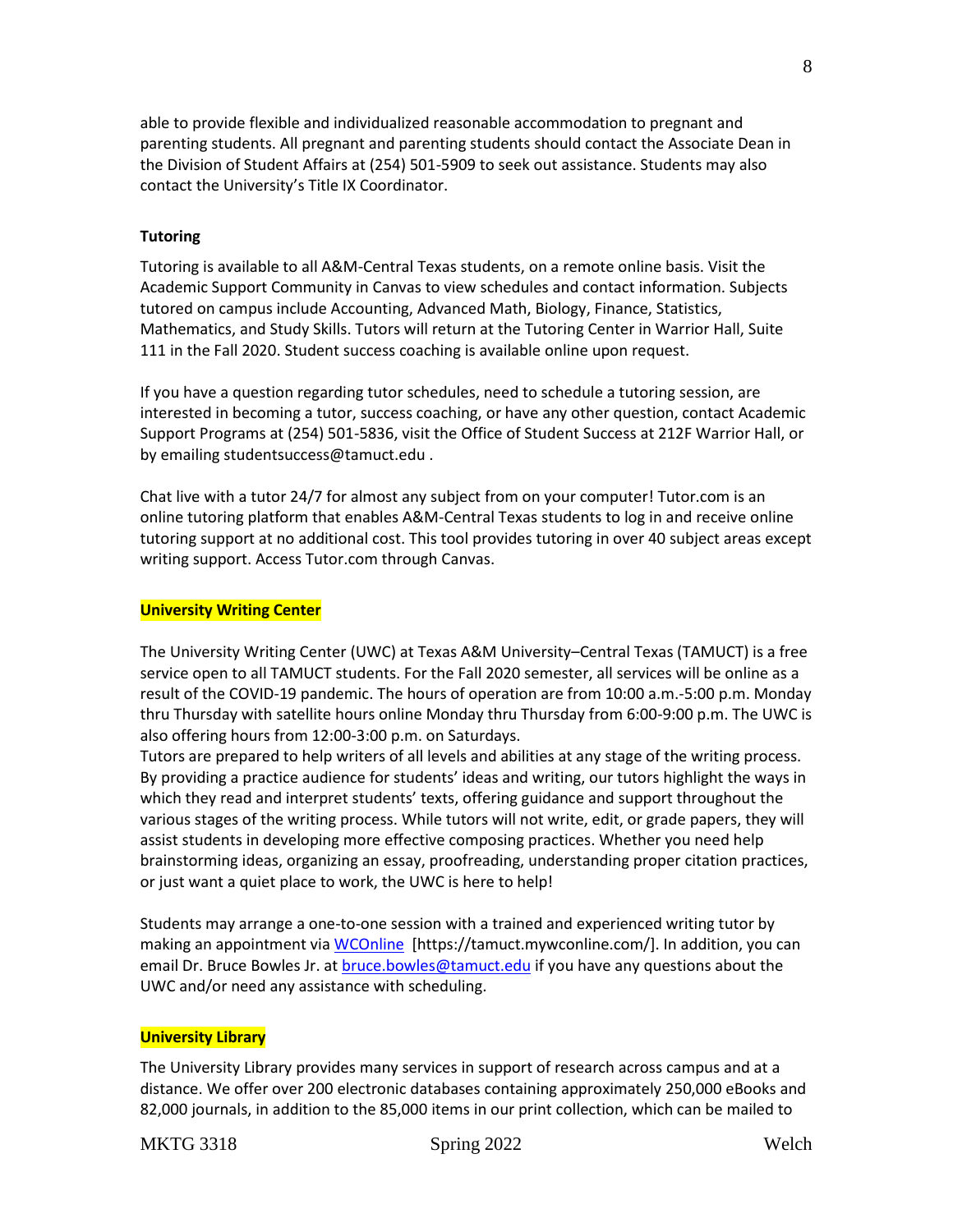students who live more than 50 miles from campus. Research guides for each subject taught at A&M-Central Texas are available through our website to help students navigate these resources. On campus, the library offers technology including cameras, laptops, microphones, webcams, and digital sound recorders.

Research assistance from a librarian is also available 24 hours a day through our online chat service, and at the reference desk when the library is open. Research sessions can be scheduled for more comprehensive assistance, and may take place on Skype or in-person at the library. Assistance may cover many topics, including how to find articles in peer-reviewed journals, how to cite resources, and how to piece together research for written assignments.

Our 27,000-square-foot facility on the A&M-Central Texas main campus includes student lounges, private study rooms, group work spaces, computer labs, family areas suitable for all ages, and many other features. Services such as interlibrary loan, TexShare, binding, and laminating are available. The library frequently offers workshops, tours, readings, and other events. For more information, please visit our [Library](https://tamuct.libguides.com/index) [website](https://tamuct.libguides.com/index) [http://tamuct.libguides.com/index].

**For Fall 2020, all reference service will be conducted virtually. Please go to our [Library](https://tamuct.libguides.com/index) [website](https://tamuct.libguides.com/index) [http://tamuct.libguides.com/index] to access our virtual reference help and our current hours.**

# **OPTIONAL POLICY STATEMENTS**

#### **A Note about Sexual Violence at A&M-Central Texas**

Sexual violence is a serious safety, social justice, and public health issue. The university offers support for anyone struggling with these issues. University faculty are mandated reporters, so if someone discloses that they were sexually assaulted (or a victim of Domestic/Dating Violence or Stalking) while a student at TAMUCT, faculty members are required to inform the Title IX Office. If you want to discuss any of these issues confidentially, you can do so through Student Counseling (254-501-5955) located on the second floor of Warrior Hall (207L).

Sexual violence can occur on our campus because predators often feel emboldened, and victims often feel silenced or shamed. It is incumbent on ALL of us to find ways to actively create environments that tell predators we don't agree with their behaviors and tell survivors we will support them. Your actions matter. Don't be a bystander; be an agent of change. For additional information on campus policy and resources visit th[e Title IX webpage](https://www.tamuct.edu/compliance/titleix.html) [\[https://www.tamuct.edu/compliance/titleix.html\]](https://www.tamuct.edu/compliance/titleix.html).

#### **Behavioral Intervention**

Texas A&M University-Central Texas cares about the safety, health, and well-being of its students, faculty, staff, and community. If you are aware of individuals for whom you have a concern, please make a referral to the Behavioral Intervention Team. Referring your concern shows you care. You can complete the [referral](https://cm.maxient.com/reportingform.php?TAMUCentralTexas&layout_id=2) online [https://cm.maxient.com/reportingform.php?TAMUCentralTexas&layout\_id=2].